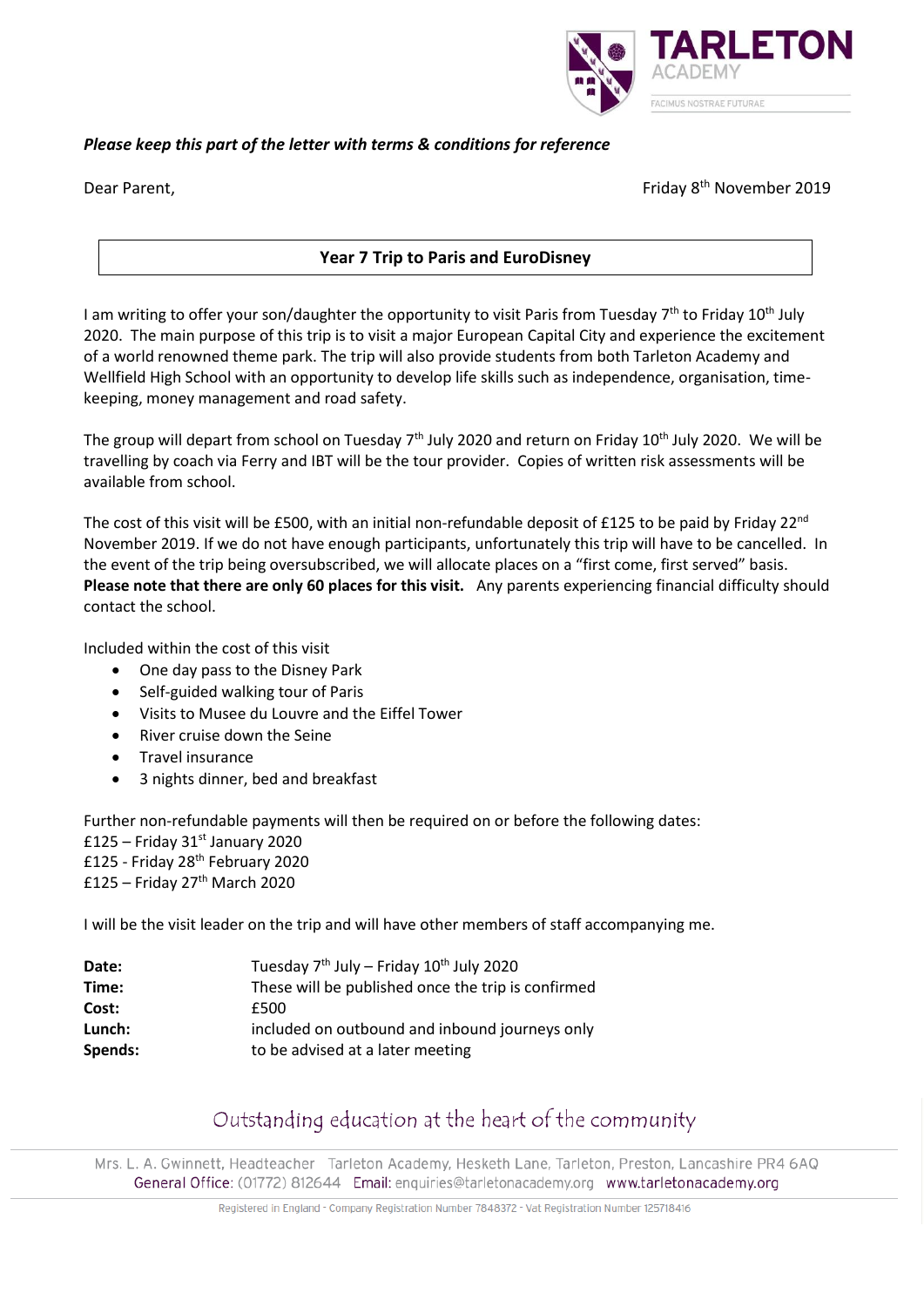| Clothing:            | Students are not required to wear their school uniform but should wear appropriate                                                                                |
|----------------------|-------------------------------------------------------------------------------------------------------------------------------------------------------------------|
|                      | clothing together with appropriate outerwear                                                                                                                      |
| <b>Expectations:</b> | As representatives of Tarleton Academy, students shall behave in a polite and<br>considerate manner at all times in accordance with the Academy Behaviour Policy. |
|                      | The decisions and instructions of staff must be entirely respected and followed at all<br>times.                                                                  |
| <b>Medical:</b>      | Details of how medication will be collected and carried to be communicated to<br>parents prior to trip departure.                                                 |

**Please complete the attached permission slip for your child and hand it in to Mr G Evans by** Friday 22nd November 2019. If a completed permission slip or email (see terms and conditions) has not been received by the due date your child will not be able to participate on this educational visit.

Payment should be made through the online payment system. Further details on the online payment system can be found in Terms and Conditions overleaf.

If you have any questions, please do not hesitate to contact me at the school on 01772 812644.

Yours faithfully

*Mr G Evans*

Mr G Evans Visit Leader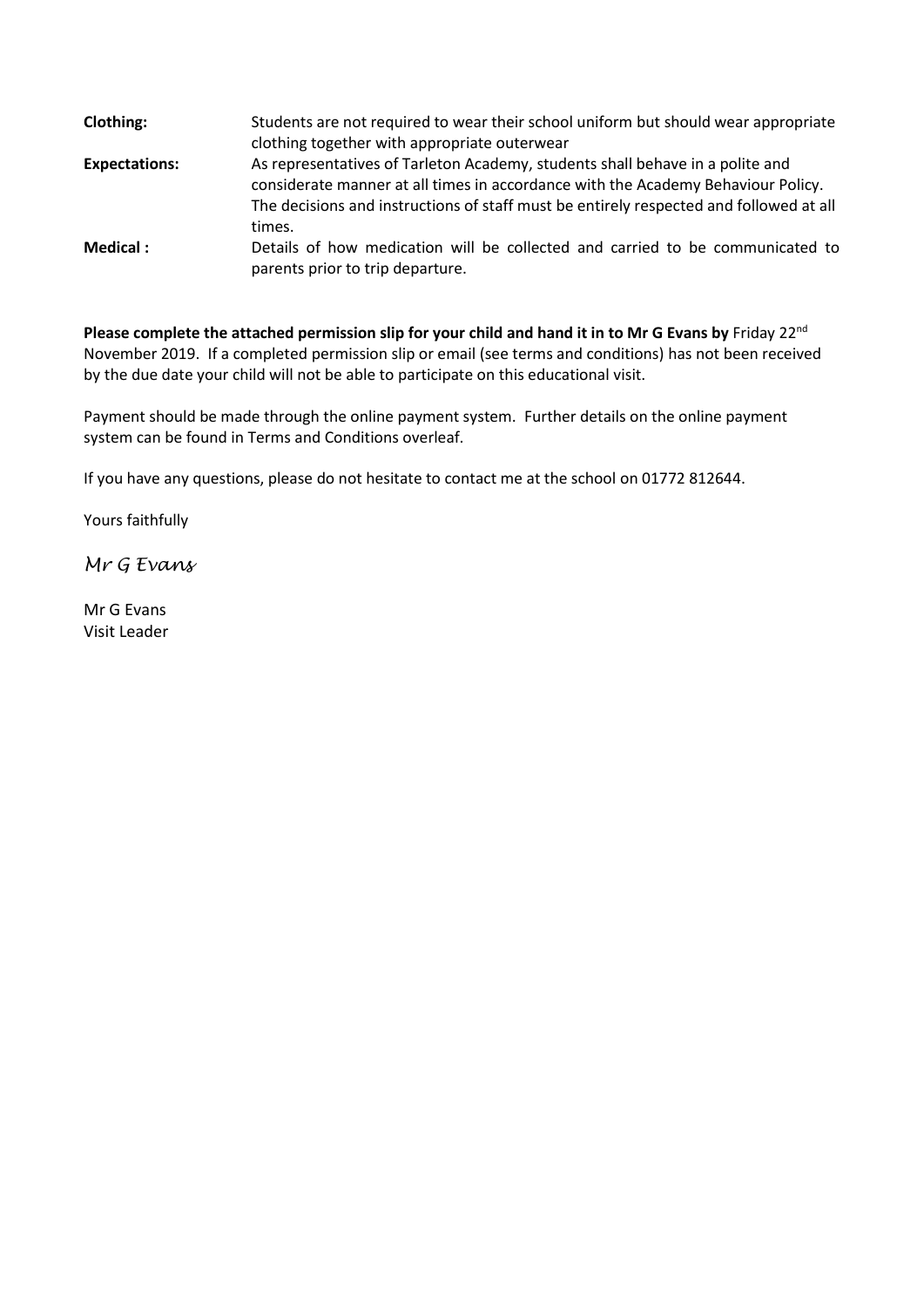## **Educational Visits / Trips Terms and Conditions**

#### **Payments**

All payments are non-refundable. If a student decides not to participate in a reserved visit / trip, cancellation will only be accepted in writing from the parent/carer. The Academy will endeavour to fill places that become available with a suitable replacement but this cannot be guaranteed. If there are insufficient numbers for a trip to go ahead then the trip will be cancelled.

Deposits collected for visits are done so according to the tour operator or booking agencies regulations and are therefore non-refundable in most cases. The terms and conditions of the Tour Operator or Agent will apply.

In the event of the trip being oversubscribed, we will allocate places on a "first come, first served" basis.

All visits based on particular curriculum subjects and necessary to follow the course are funded on a voluntary contributions basis. These contributions are required in order for trips to run. If you have financial difficulties please do not hesitate to contact the school to discuss further.

Any visit deemed to be a reward trip or not essential to following the curriculum has to be paid for in full.

## How to make Online Payments

- Please log into your account and select the trip and enter the amount due.
- Add the trip to the basket, click proceed to basket, then checkout.
- At checkout you can view your details and then click process payment.
- You are then directed to the secure payment page where you can enter your debit card details and make payment

#### Behaviour

All students must adhere to the Academy's Behaviour and Rewards Policy (available on the website). If members of staff have prior concerns about the behaviour of a student or they have been excluded or in the PDC, the Academy reserve the right to exclude or withdraw them from the trip and payments will not be refundable. In the event of a serious behavioural incident, appropriate sanctions will be implemented. It is possible that we may feel it necessary to send a child home. In this unlikely event, parents/carers will be wholly responsible for the financial implications.

If students are not required to wear their school uniform, please ensure that appropriate clothing and outerwear is worn for the visit.

#### **Consent**

If a completed permission slip and payment (if required) has not been received by the due date the student will not be able to participate on the educational visit or trip. Handwritten notes/letters or verbal consent will not be accepted.

You may also email your consent and medical form to [academytrips@tarletonacademy.org.](mailto:academytrips@tarletonacademy.org) Please note for security purposes only a recognised email address from our Management Information System will be used to acknowledge your consent or refusal. The email must confirm any changes to the medical and emergency contact information.

#### Transport Arrangements for Visits Returning out of School Hours

If the trip returns to school after the end of the school day, students will not be able to use the normal school bus service and will need to arrange their own transport arrangements to get home. When collecting students from school please park in the car park at the rear of school and not in the front layby.

#### Insurance and Risk Assessments

Copies of Risk Assessments are available from school.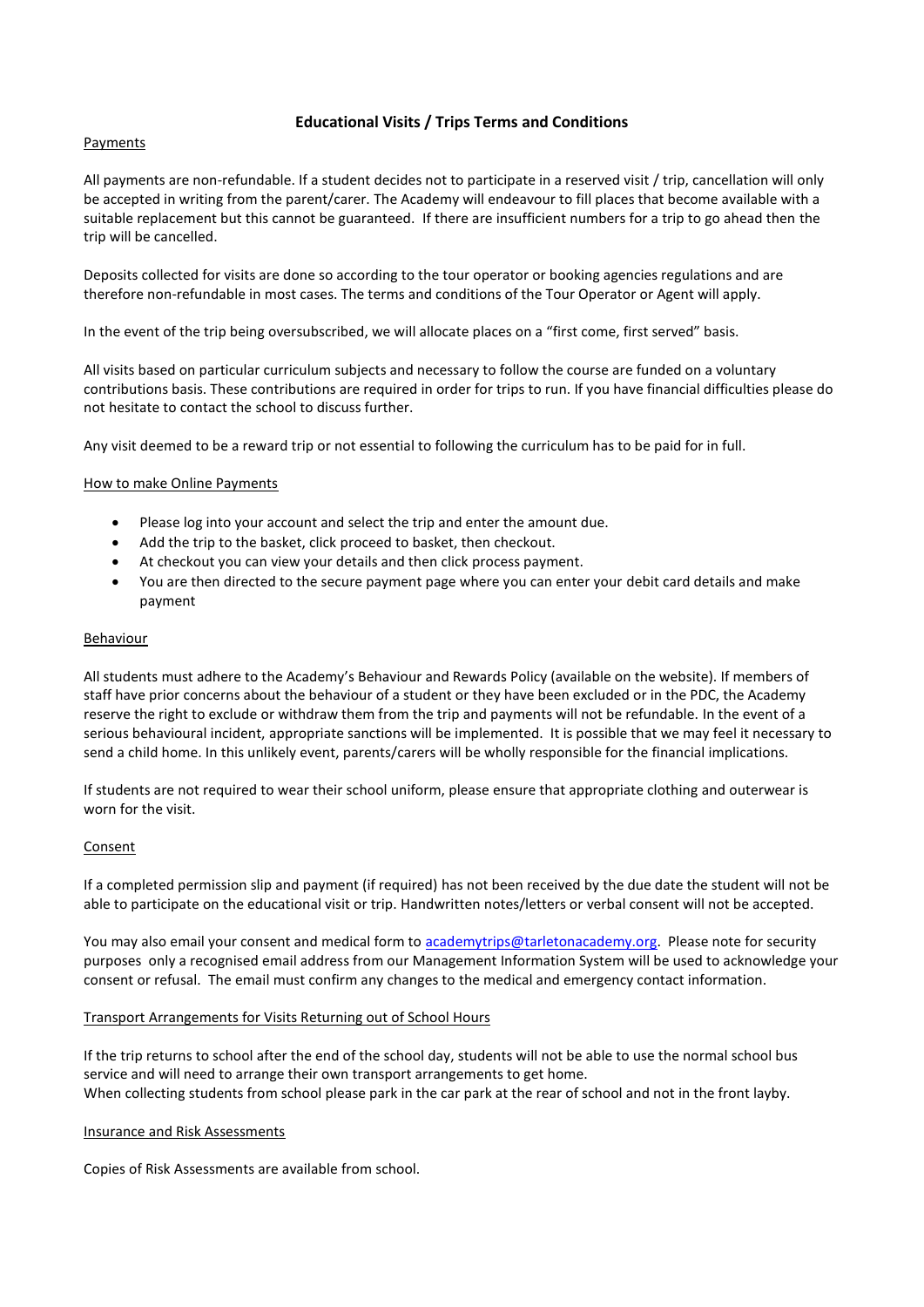Please note that this visit is not covered by the Academy's Travel & Personal Accident Insurance however insurance is included with the cost of the trip. If you feel that you require additional insurance you will need to make separate arrangements.

## **Residential**

Prior to the trip a Behaviour Contract will need to be agreed to and signed by the parent/carer, the student and the trip leader.

For foreign trips, all students will require a valid passport and a valid "European Health Insurance Card" (EHIC), which is free and available by ringing 0845 606 2030 or online a[t www.ehic.org.uk.](http://www.ehic.org.uk/)

For non UK Passport Holders it is the parent's responsibility to ensure that students have all relevant documentation (including visas where applicable) to allow them to travel to the intended destination and to return to the UK.

# *NOTE*

*Some trips may require passports to be valid for 6 months before the departure date. This will be confirmed in the letter prior to issue.*